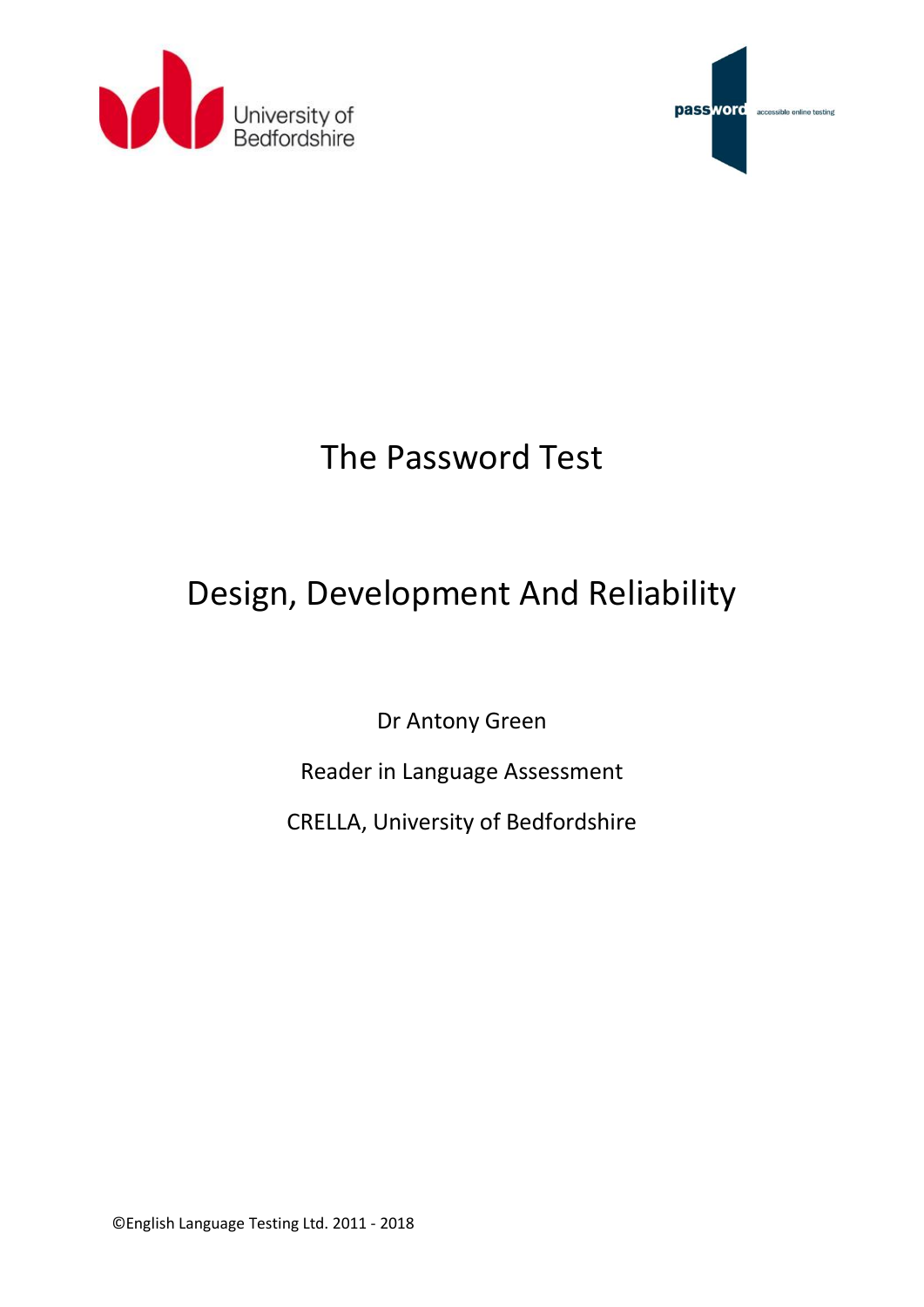



## **Contents**

| Grammar And Vocabulary Are Powerful Indicators Of Overall Language Ability  7 |  |
|-------------------------------------------------------------------------------|--|
|                                                                               |  |
| Grammar And Vocabulary Are Common Features Of All Language Learning 8         |  |
|                                                                               |  |
|                                                                               |  |
|                                                                               |  |
|                                                                               |  |
|                                                                               |  |
|                                                                               |  |
|                                                                               |  |
|                                                                               |  |
|                                                                               |  |
|                                                                               |  |
|                                                                               |  |
|                                                                               |  |
|                                                                               |  |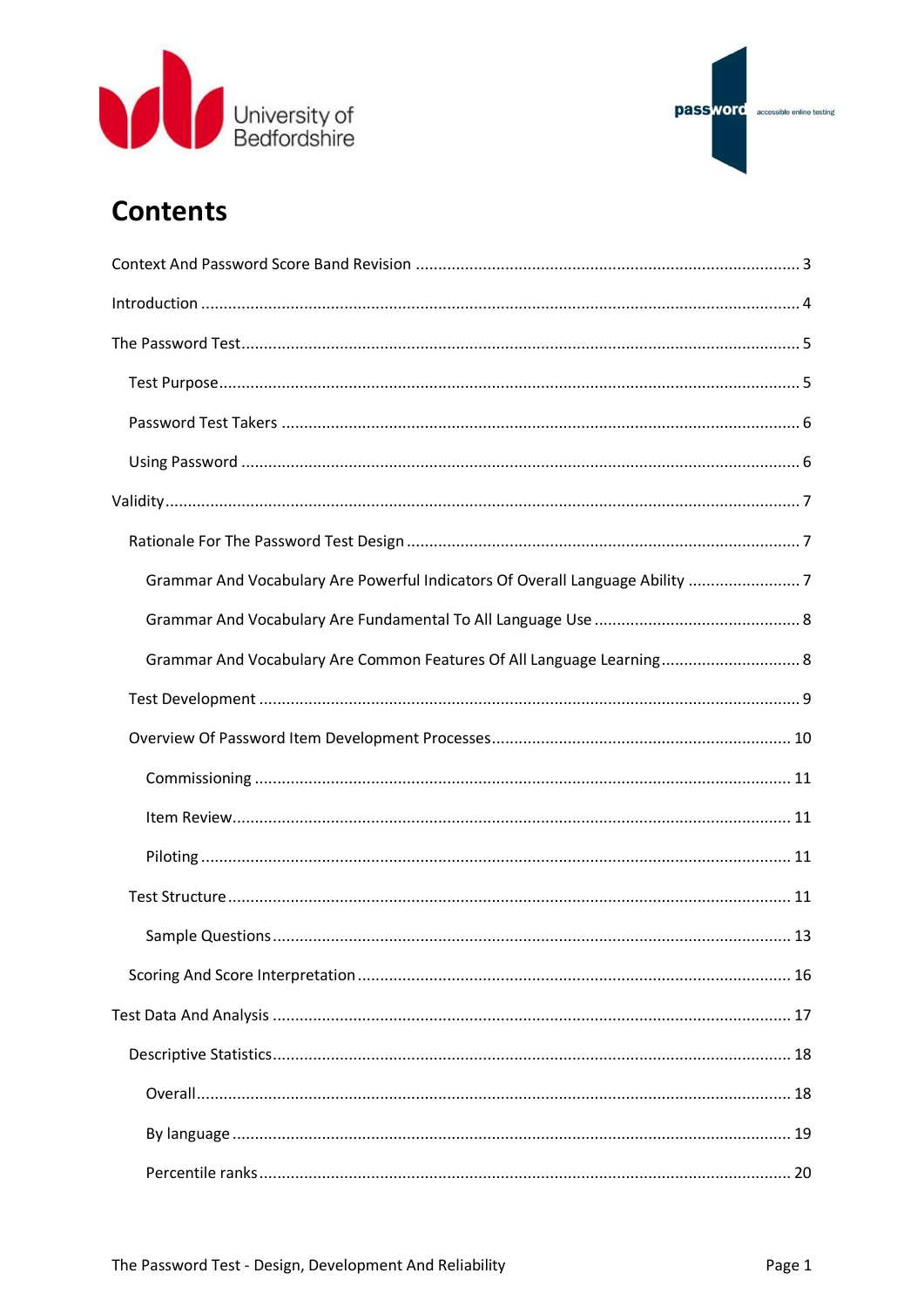

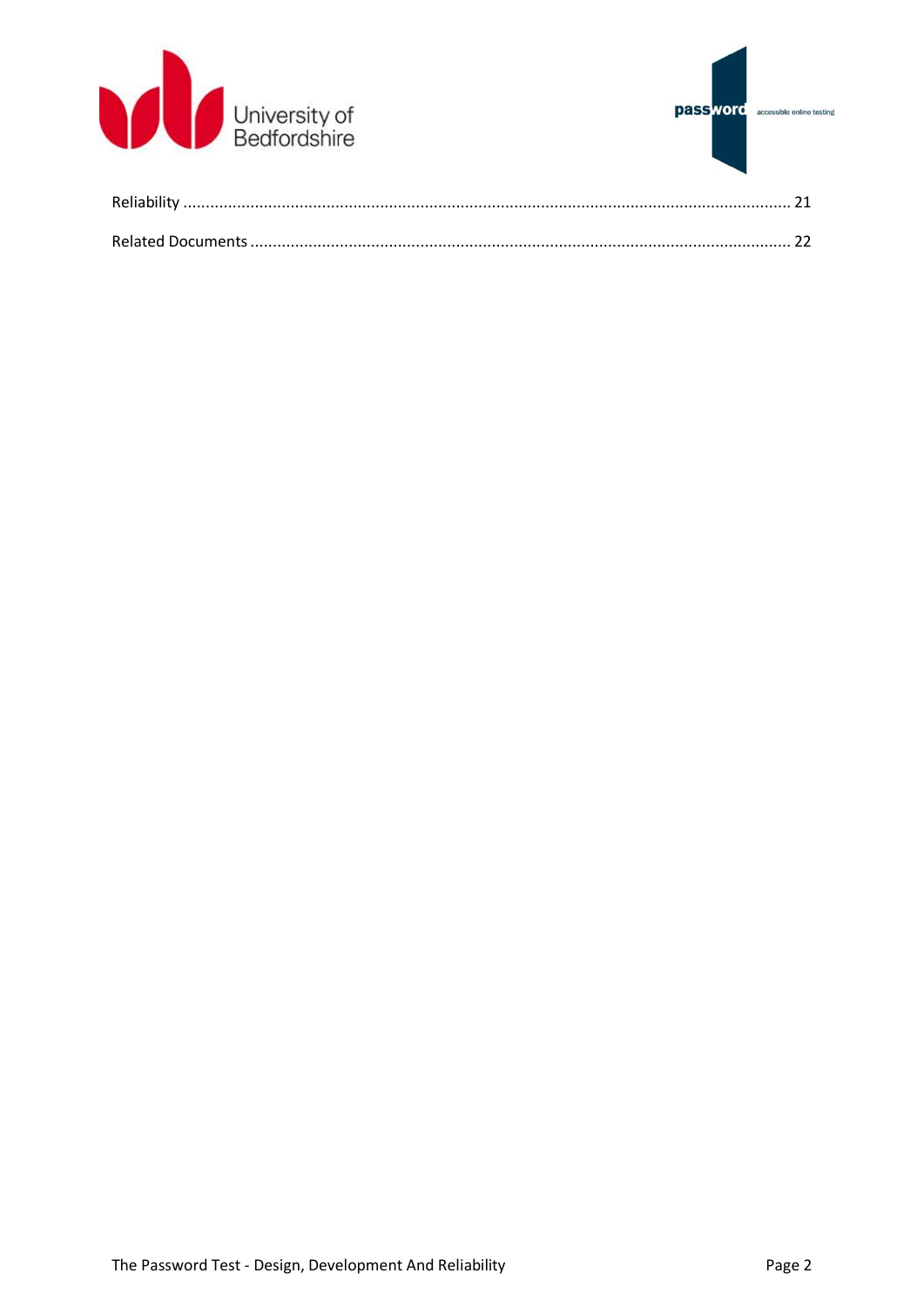



## <span id="page-3-0"></span>**Context And Password Score Band Revision**

Password English language tests and test modules are designed and academically managed by CRELLA (the Centre for Research in English Language Learning and Assessment) at the University of Bedfordshire. Founded by Professor Cyril Weir OBE and directed by Professor Anthony Green, CRELLA are a research group of world leading experts in testing and assessment, who are involved in the development and validation of many of the world's most renowned English language assessments including Password, IELTS, TOEFL and the Cambridge suite.

This document was originally written in 2011 when the only Password English test was the Password Knowledge test, and herein "Password" refers to the "Password Knowledge" test.

It is based on analysis of data collected in 2010 and 2011, and at that time Password had a top score band of "6.5 or above". Subsequent data and analysis allowed CRELLA to have confidence in Password's reliability and accuracy at higher levels and Password scoring was revised and the top Password score band raised to "7.0 or above" (CEFR C1).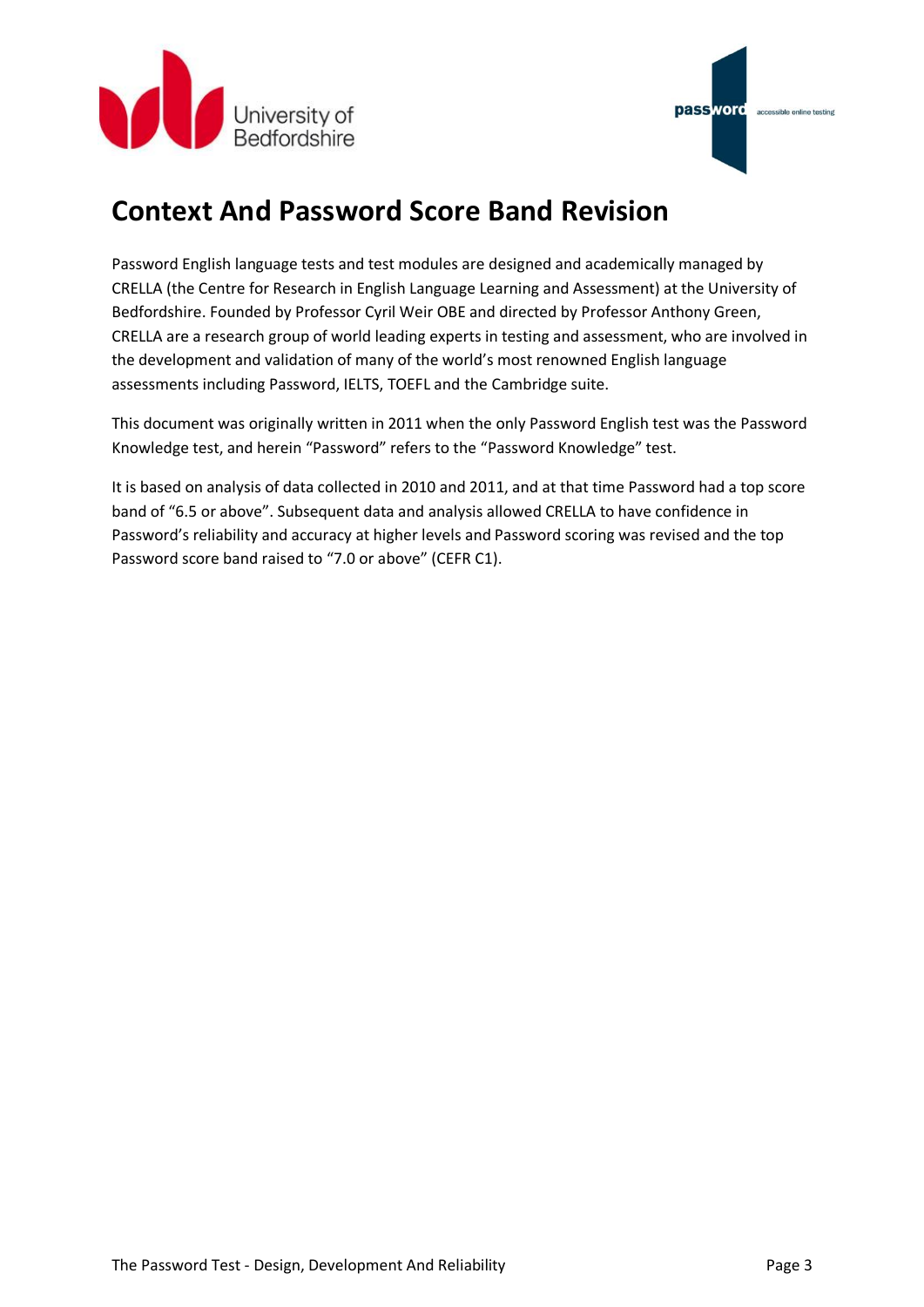



## <span id="page-4-0"></span>**Introduction**

English Language Testing Ltd (ELT), the creators of the Password tests, and the Centre for Research in English Language Learning and Assessment (CRELLA) at the University of Bedfordshire, its academic designers and managers, are committed to on-going research into the Password test's performance. This study into Password's reliability and accuracy forms a part of that process and is based on data from over 5,000 representative test takers. The evidence is that the Password test is an extremely reliable test, discriminating effectively from the A2 into the C1 level of the Common European Framework (approximately IELTS 3.5 to IELTS 6.5) and so confirming that Password is a valuable tool for its intended assessment, counselling, screening and placement purposes.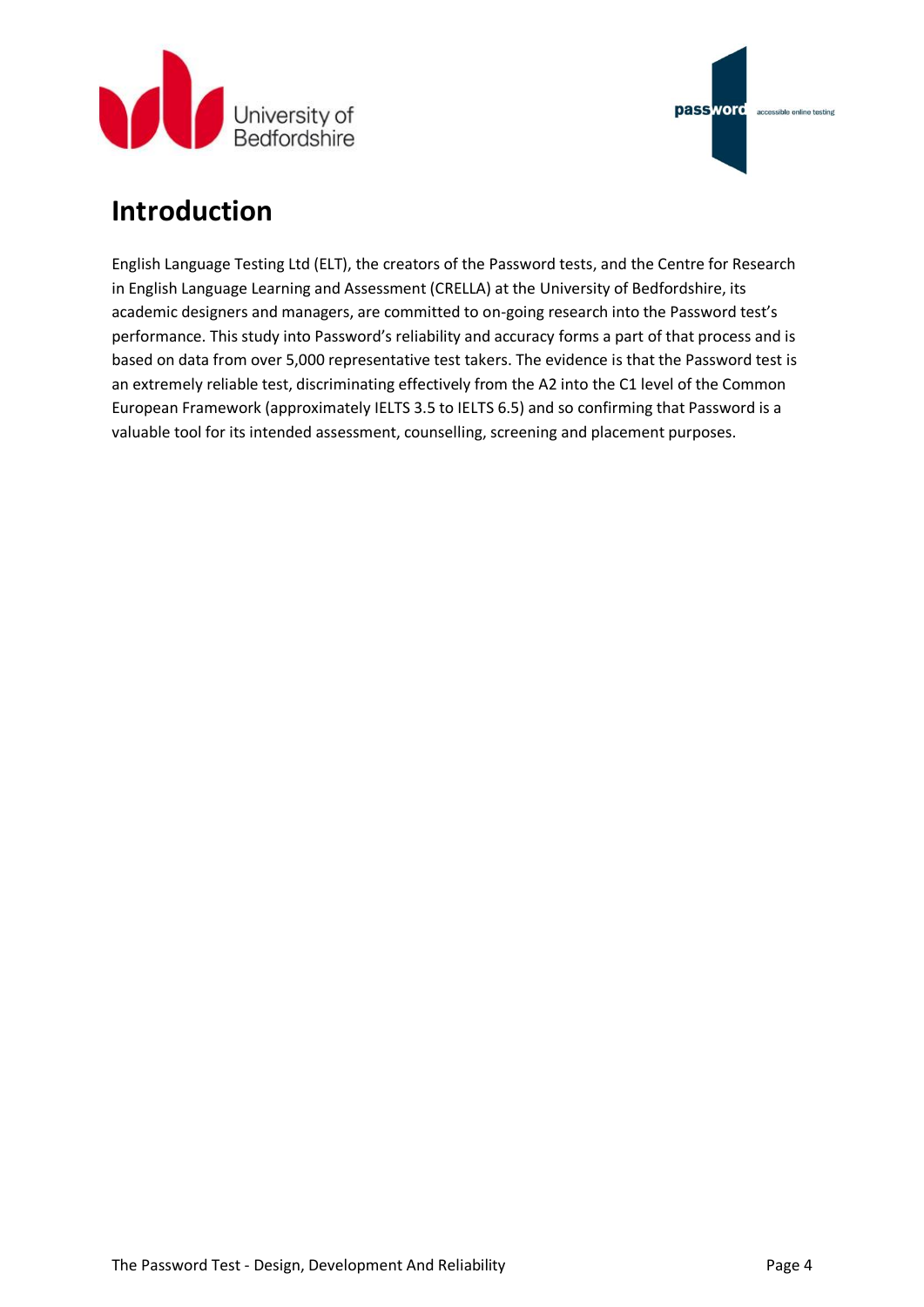



## <span id="page-5-0"></span>**The Password Test**

Password was launched in 2008 by ELT, based in London, United Kingdom, whose shareholders include the University of the Arts, London. The test was designed by the CRELLA with input from a steering group that included representatives of the University of Southampton, the University of Reading and the University of the Arts London, with wider consultation across the Higher Education sector.

### <span id="page-5-1"></span>**Test Purpose**

Password is intended to:

- assess language knowledge knowledge of grammar and vocabulary in context rather than language skills – reading, listening, writing, speaking
- discriminate most effectively from the A2 into the C1 level of the Common European Framework, or from approximately IELTS 3.5 to IELTS 6.5
- indicate the amount of English language instruction that is required before learners will be ready for admission to a university degree level academic course
- indicate the amount of English language instruction that is required before learners will be ready for a test involving extensive text-based reception and production, such as the International English Language Testing System (IELTS), Test of English as a Foreign Language (TOEFL) or Pearson Test of English (PTE) Academic
- inform decisions on placing learners into the most suitable class for their level of language ability
- screen students joining university degree level academic courses to identify those in need of additional English language support (in-sessional English)

In higher education (HE) institutions where the medium of instruction is English, proficiency in English is a fundamental precondition for academic success. Most international students wishing to access and gain maximum benefit from English-medium academic courses will require preparation both in relation to their language abilities and in terms of the academic culture of the receiving institution.

The Password test responds to the general need for a quick and inexpensive, but accurate indication of a learner's level of English language proficiency and the distance learners may need to cover in their language learning in order to reach an adequate standard for academic study with little or no language support. While comprehensive skills-based tests are suitable for those who are already equipped to enter English medium academic courses or are very close to this level, many students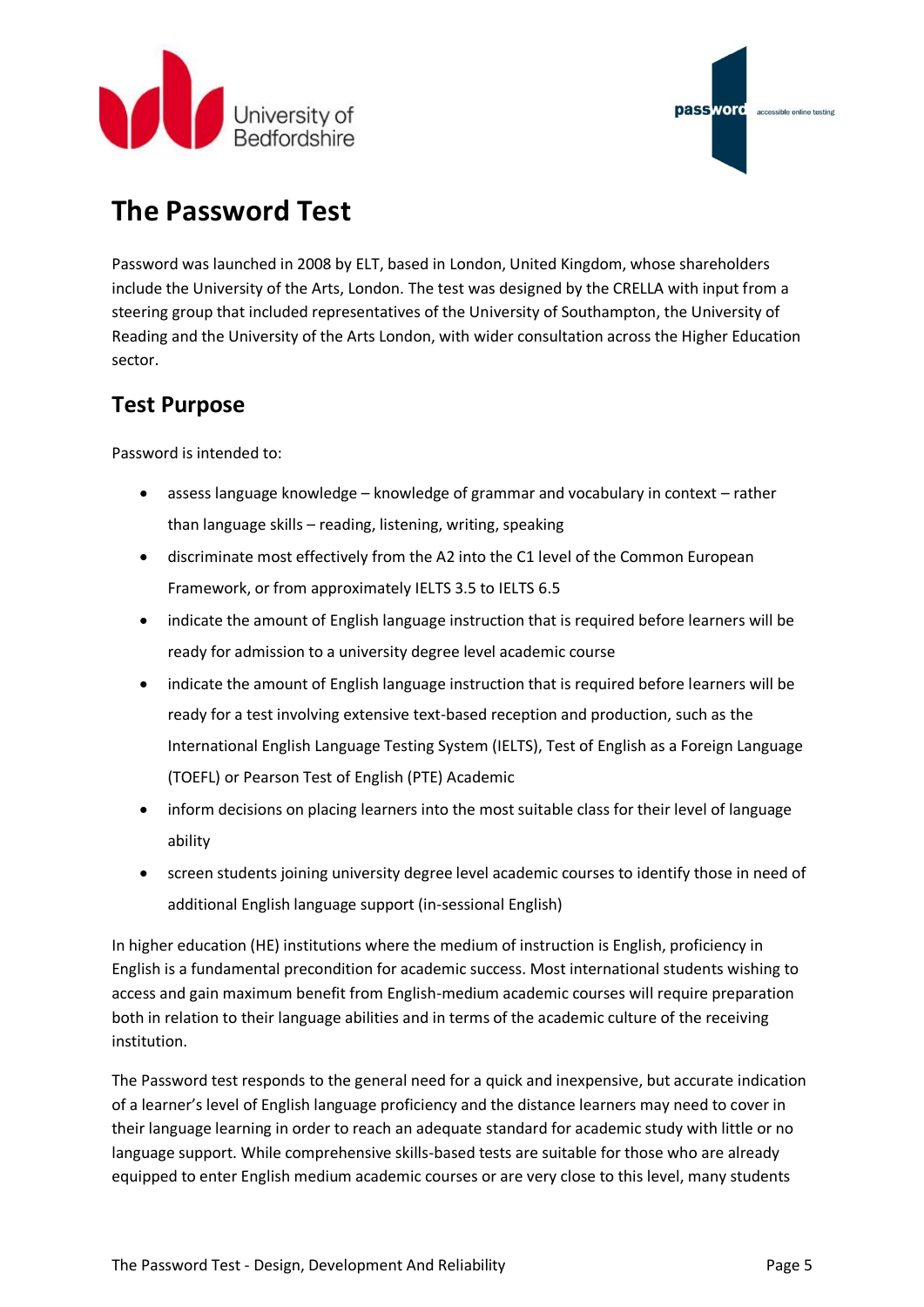



will need extensive language study before they approach the required standard. For these learners in particular, Password is a more suitable assessment.

### <span id="page-6-0"></span>**Password Test Takers**

The majority of Password test takers are young, educated non-native English speaking adults between the ages of 17 and 25 from a wide range of linguistic, cultural and educational backgrounds. Most will already have experienced several years of formal instruction in English as a foreign Language, but may not have had previous experience of life in an English speaking country or of hearing English spoken around them.

### <span id="page-6-1"></span>**Using Password**

Unlike many other English language tests used by HE institutions and related organisations, Password is securely administered and constantly monitored for quality. The test is based on an extensive bank of material that is regularly updated and monitored statistically to ensure consistency of standards. In this way, each test taker receives a unique selection of items, but can be located on the same measurement scale as all other Password test takers.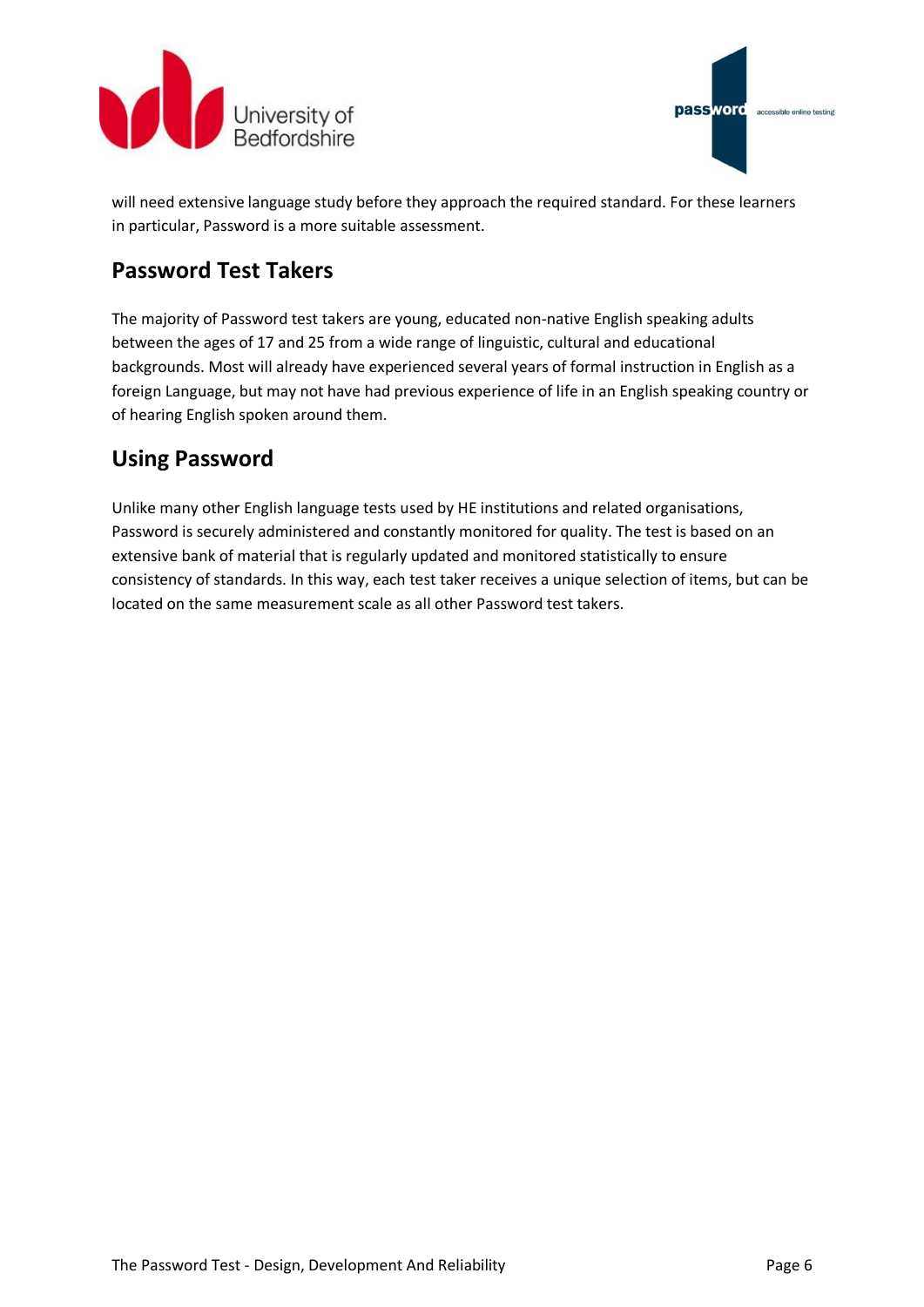



## <span id="page-7-0"></span>**Validity**

Validity represents the extent to which the interpretation of test scores is justified by evidence. Tests can be more valid for one purpose than for another, but users will always need to consider the extent to which a test provides relevant information that will help them to arrive at well-informed decisions. Evidence for validity may include the rationale for the design of the test and the measurement qualities of the test questions. Does the test cover the areas of knowledge, skills and ability that are of interest to the test user? Is the test capable of providing consistent and meaningful results?

### <span id="page-7-1"></span>**Rationale For The Password Test Design**

This section briefly explains why the Password test focuses on key areas of learners' knowledge of grammar and vocabulary.

#### <span id="page-7-2"></span>**Grammar And Vocabulary Are Powerful Indicators Of Overall Language Ability**

It has long been acknowledged that tests of grammar and vocabulary knowledge can provide a useful indication of a learner's general language abilities and of their performance on skills based test components – particularly reading and writing (Weir 1983, Read 2000, Hughes 2003, Purpura 2004, Shiotsu and Weir 2007; Hawkey 2009). Across tests that include components addressing grammar and vocabulary together with skills-based sections, the highest correlations between individual test parts and the overall scores are generally those for lexico-grammatical components such as the Use of English papers found in Cambridge examinations (Hawkey 2009) or the Structure and Written Expression component of the paper based TOEFL test (see for example Educational Testing Service 1997). Grammar and vocabulary components also tend to be the most efficient and reliable sections of a test. They are less susceptible to measurement error than other test sections and so provide more consistent scores.

In fact, the relationship between lexico-grammatical measures and overall ratings of language abilities is so strong that grammar tests are often used by researchers as indicators of general language proficiency (see for example Purpura 1999) and it was argued during the 1970s and 1980s that they were sufficient for the full range of language testing purposes (see Oller, 1979). Indeed, after a comprehensive four year multi faceted test development programme, the high correlations found between the grammar section of the Test in English for Academic Purposes (TEAP, now TEEP) led Weir (1983, p.521) to conclude that, 'the test of grammar might be a sufficient indicator on its own of a student's ability to cope with the language demands made on students by English medium study'. Similarly, Alderson (1993) notes that the pilot grammar component of IELTS correlated so highly with other components of the test that a distinct grammar component was felt to be unnecessary in the operational test. For both TEEP and IELTS the use of skills based components was favoured over grammar because the test developers wanted to encourage learners to develop their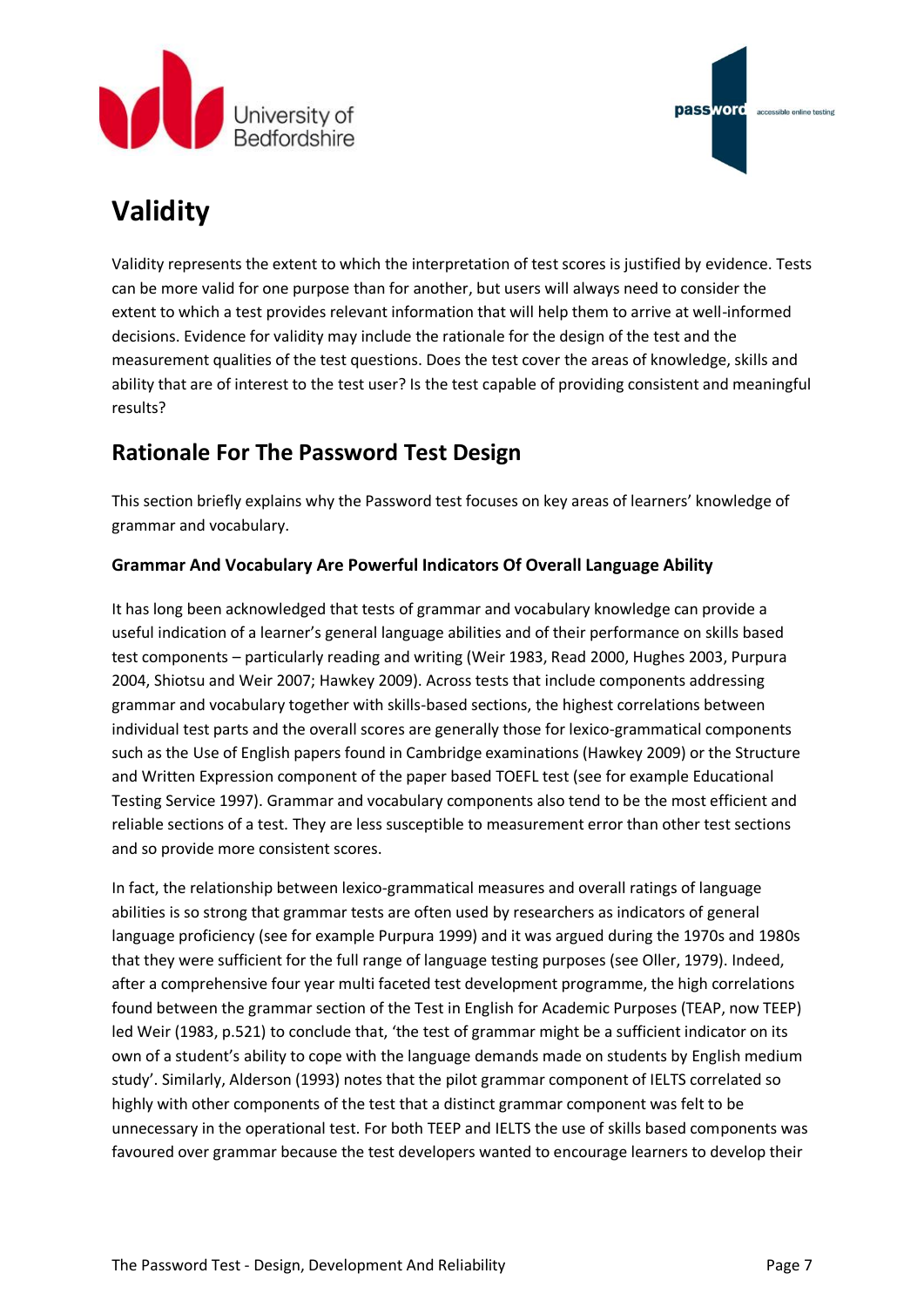



skills in preparing for the test. This is not a concern for Password as learners will take skills based courses after taking the test.

Taken together with their ease of administration and scoring, the benefits of well designed grammar and vocabulary tests make them very attractive options for placement (Green and Weir, 2002). However, we believe that there are further convincing reasons to favour their use in the specific context of Password.

#### <span id="page-8-0"></span>**Grammar And Vocabulary Are Fundamental To All Language Use**

This is especially true for academic purposes and for lower level language learners.

Assessment of subject knowledge in academic contexts depends predominantly on academic writing – essays, reports, dissertations and theses – based in extensive reading (see Weir et al. 2009) – we have seen that these skills are the most closely linked to performance on tests of grammar and vocabulary. Even presentations and seminar papers may consist largely of written work presented orally.

Successful academic writing requires accurate use of language both at the level of the phrase and sentence and in the organisation of extended discourse. Research suggests that the development of discourse level skills requires a good level of lexico-grammatical knowledge (Shaw and Weir 2007, Khalifa and Weir 2009) while discourse is rightly a focus for advanced EAP courses. In other words, learners who are able to use a wide range of structures and a good command of vocabulary are likely to benefit most from instruction in discourse level skills and can build their awareness of academic register. Those who are not able to form sentences accurately are unlikely to able to organise their ideas effectively and with sensitivity at the level of the text.

#### <span id="page-8-1"></span>**Grammar And Vocabulary Are Common Features Of All Language Learning**

When learners arrive to take a language course, they will often be coming from a wide range of educational contexts. As a result, at course entry listening tends to be an unstable skill (Jordan 1997). Some learners will be arriving from locations where they have had not heard English spoken and will need time to adjust themselves to the sounds of English, others may be continuing to study or may have recently spent time in an English speaking country and so have already passed through such an adjustment. This process of 'tuning-in' is usually relatively rapid and over the course of a few weeks learners with a sound grasp of grammar and vocabulary can make very quick progress with listening comprehension while those with longer exposure, but less language knowledge will struggle to improve their comprehension. Tests of listening given at course entry will therefore lack accurate predictive power. We believe that in this context, it is better to consider the relatively stable knowledge of grammar and vocabulary as a basis for placement than to attempt to combine these with measures of listening ability.

Tests of grammar and vocabulary are common in almost every educational system, whatever the favoured method of teaching. This is not true of tests of oral or written production and lack of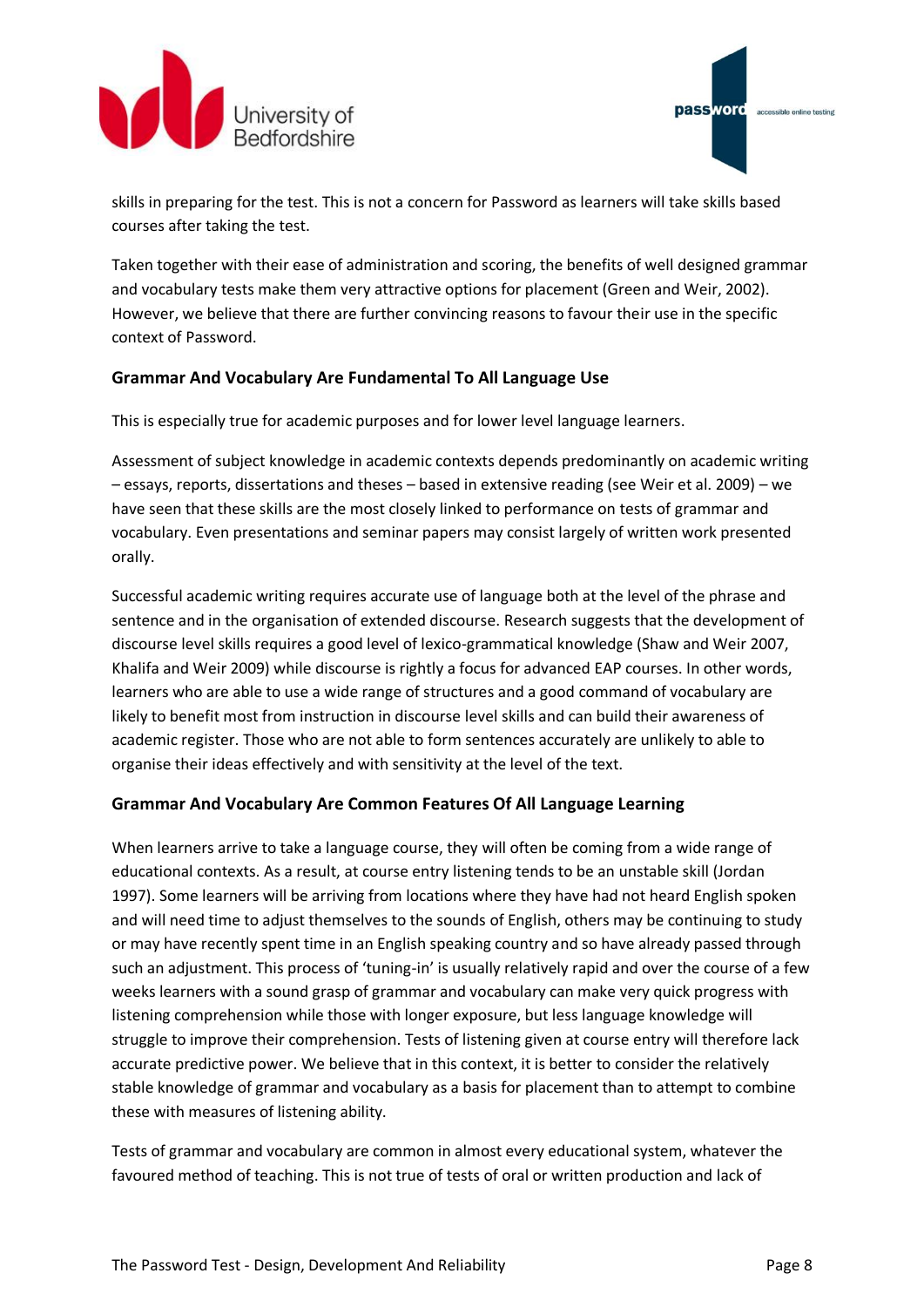



familiarity with such formats negatively affects performance. This is not a great problem for high stakes tests as it can be assumed that learners are motivated to learn about the test format and practice accordingly (Green 2007). The same assumption cannot be made for a test like Password which nonetheless needs to be immediately accessible to the full range of test takers. The use of familiar selected response formats ensures that Password holds no surprises for test takers whatever their background.

### <span id="page-9-0"></span>**Test Development**

Password was developed on the basis of Weir's (2005) socio-cognitive framework for test validation. The chief concern is with the processing of language at the word and sentence levels fundamental to both comprehension and production and with the academic social context: we are concerned with the language used in academic textbooks, in student writing and that encountered in the daily lives of students.

Detailed test specifications have been developed to reflect the core language knowledge that students need to acquire before they will be able to cope with understanding and producing academic texts. These specifications are based on a number of sources:

- Research carried out by CRELLA into the nature of academic language use (Weir et al 2009)
- Communicative functions (and their associated grammar and vocabulary) found in popular English text books that are widely used on pathway programmes.
- The Breakthrough, Threshold and Vantage specifications for English describing the A2, B1 and B2 levels of the Common European Framework of Reference for Languages (van Ek and Trim 1991a, 1991b, 2000, Council of Europe 2001).
- Common patterns of error in grammatical structures and vocabulary choice made by pathway learners in their written work.
- Research evidence on the essential grammar and vocabulary needed to support academic study (Weir 1983; Nation 1990). We used corpus based wordlists such as the academic wordlist (Coxhead 2000) and word frequency lists based on the British National Corpus to identify words that learners would need to know in order to access academic texts across disciplines.
- Grammar and vocabulary books designed for learners of English such as Murphy (2004) and McCarthy and O'Dell (2008) and reference books such as Greenbaum and Quirk (1993), Carter and McCarthy (2006) and Schmitt (2000).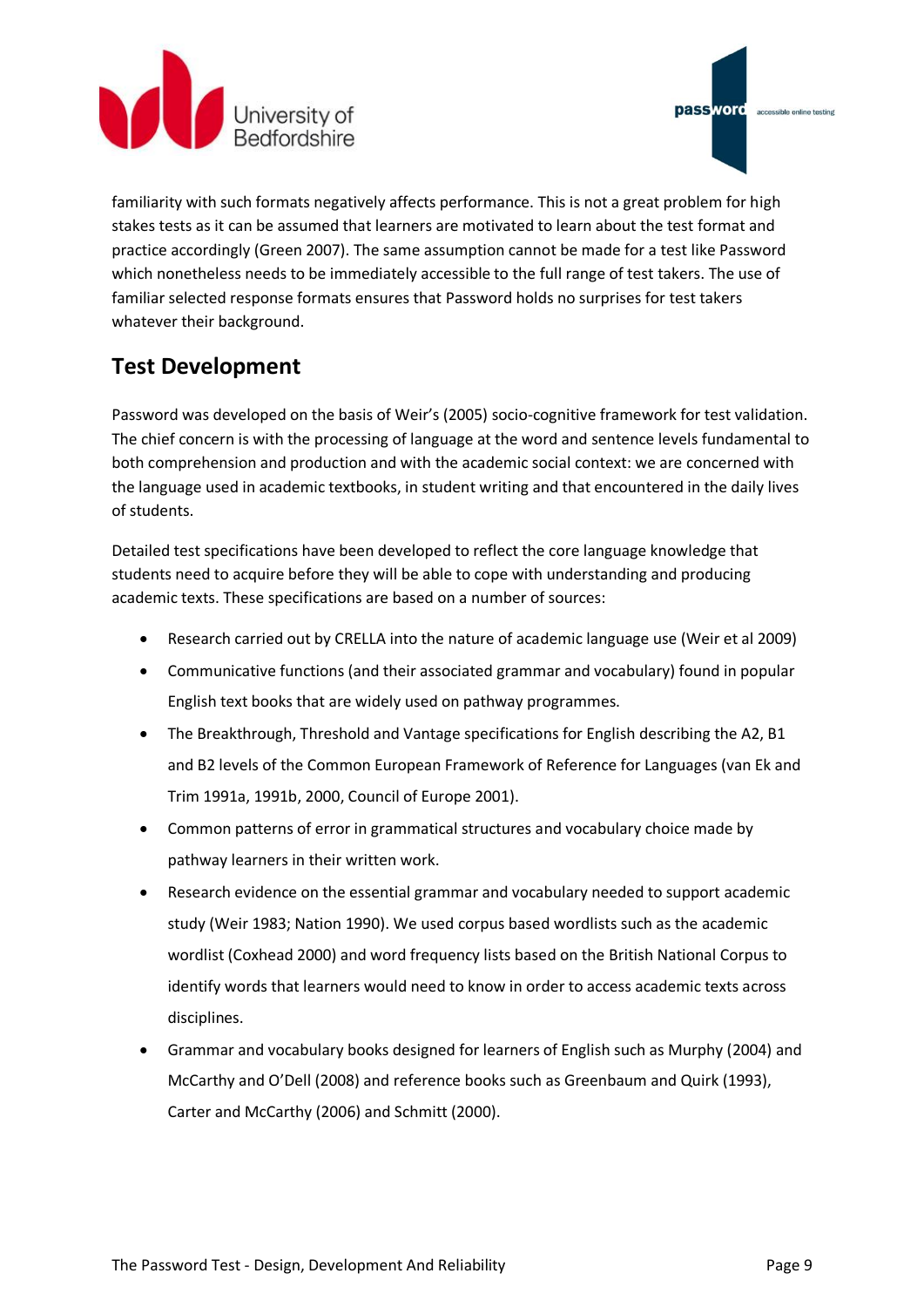



### <span id="page-10-0"></span>**Overview Of Password Item Development Processes**



**Figure 1 - Item development process for Password**

All Password questions are written by a suitably qualified team of item writers with a postgraduate qualification in EFL or related field – a Diploma in English Language Teaching (Cambridge ESOL DELTA) or Masters in English Language Teaching or Applied Linguistics – and experience as a teacher of English for Academic Purposes. All item writers are given training in writing items for Password and follow detailed item writer guidelines (a version of the test specifications that includes detailed information about item characteristics) laid down by the test developers.

The process of generating new test material follows the steps set out in Figure 1, which are explained below.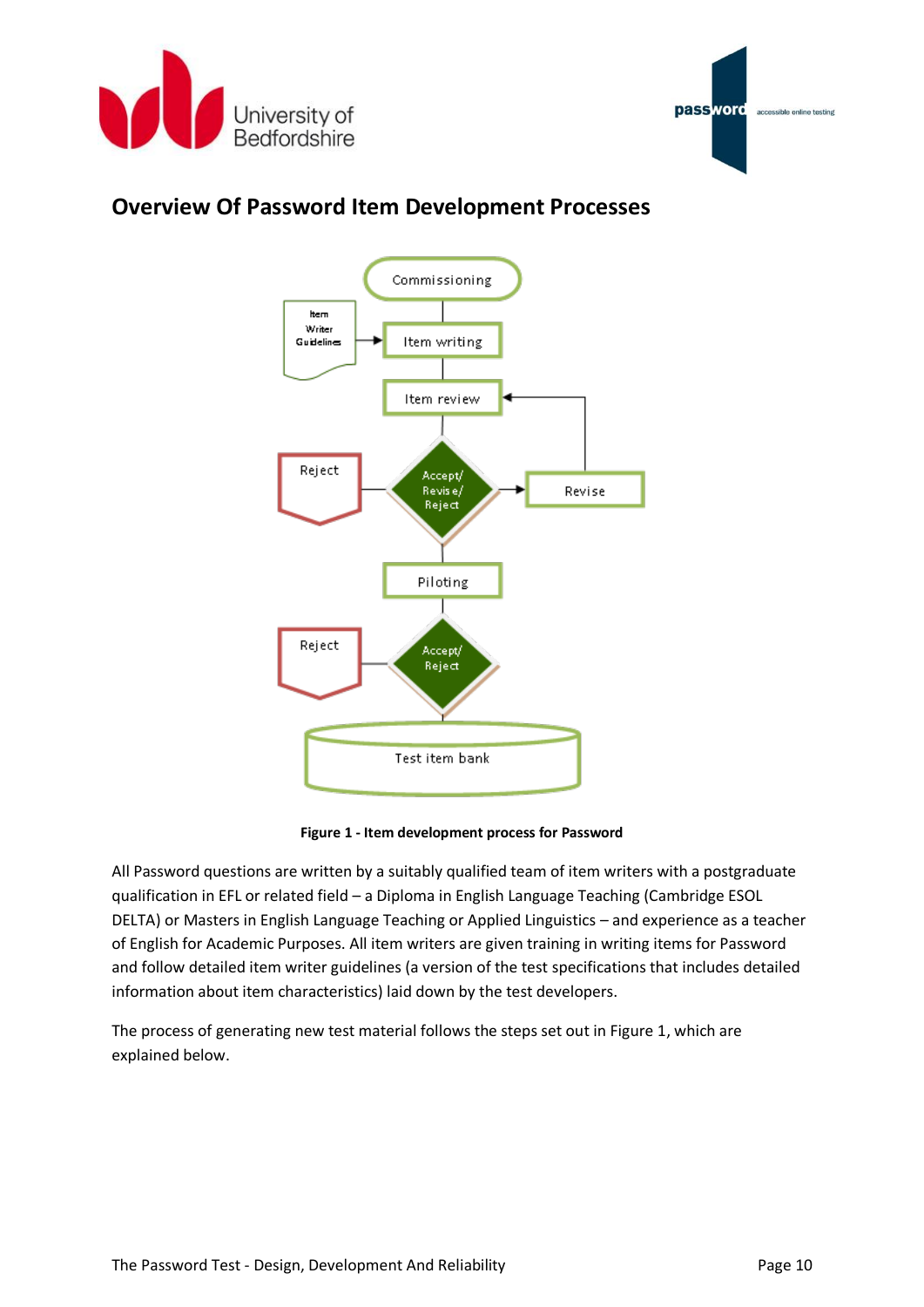



#### <span id="page-11-0"></span>**Commissioning**

A regular request is made to the item writers to submit a given number of test items of specified types based on the item writer guidelines. The writers are given a period of three to four weeks to craft and submit a number of items in conformity with these guidelines.

#### <span id="page-11-1"></span>**Item Review**

A review panel made up of members of CRELLA and Password staff review all submitted items, considering how well they reflect the guidelines and their suitability in terms of their likely difficulty and of cultural accessibility or sensitivity.

For each item the panel makes one of three recommendations: accept, revise or reject. Accepted items are input to the Password test delivery system for piloting. Where minor revisions are considered necessary (25% to 35% of cases), these are made by the review panel and the amended items are input for piloting. In 10% to 20% of cases, the items are rejected. Feedback is given by the panel to the item writers on the reasons for revision or rejection.

#### <span id="page-11-2"></span>**Piloting**

Once they have been accepted, the pilot items are uploaded to the pilot item bank ready for trialling with Password test takers. A small number of pilot test items are administered alongside the operational test items in each Password test administration. The test takers' responses to pilot items do not contribute to their official scores, but the results are stored for analysis. In this way, we can be confident that test takers respond to the pilot items in the same way as they do to the operational items.

Once a pilot item has been administered with a sufficient number (at least 250) of test takers it is withdrawn from the pilot bank on the Password system and analysed statistically. The difficulty of the new item (as measured on the Password scale) is calculated through a technique known as Rasch analysis. Results on pilot items are compared with results for items of known difficulty from the operational item bank. A small number of pilot items are rejected at this stage either because they are at a level of difficulty outside the intended range, or because they yield results that are inconsistent with the rest of the test.

Once items have been piloted and their difficulty established, they are promoted to the live test item bank. The performance of items is regularly reviewed to ensure that it continues to be appropriate and items are periodically rested or retired from the operational item bank.

### <span id="page-11-3"></span>**Test Structure**

The test consists of 100 selected response items (60 discrete questions), an additional 20 un-scored pilot items (12 discrete questions) are embedded in the test for the purpose of pre-testing. Each correct response is scored as 1 point.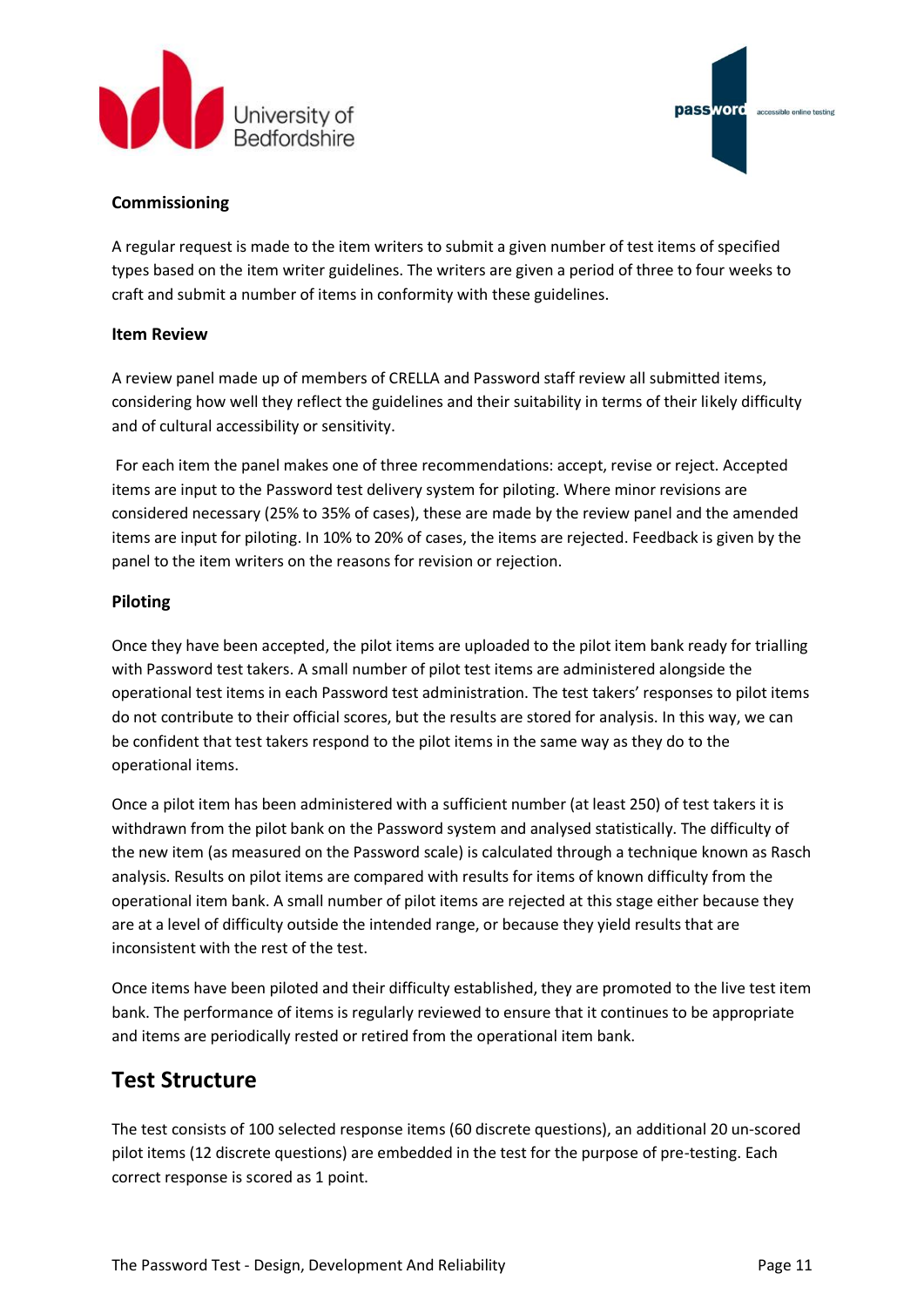



Each test taker completes a short background questionnaire and a can-do self-assessment form before attempting the test. Time spent completing the background questionnaire, can-do selfassessment and on the example items does not count towards the time allotted to the test itself.

Each test section is preceded by instructions and examples explaining the item types in the section.

Test takers are allowed one hour to complete the test (although in practice most complete within 45 minutes).

| <b>Test</b><br>part | <b>Test focus</b>          | <b>Question format</b>                                | <b>Number of</b><br>questions | <b>Number of pilot</b><br>questions | <b>Scoring</b> |
|---------------------|----------------------------|-------------------------------------------------------|-------------------------------|-------------------------------------|----------------|
| Part 1              | grammar and<br>vocabulary  | 3-option multiple-<br>choice - single gap-fill        | 15                            | 3                                   | 15<br>points   |
| Part 2              | grammar and<br>vocabulary  | 3-option multiple-<br>$choice - two or three$<br>gaps | 12                            | $\overline{2}$                      | 30<br>points   |
| Part 3              | vocabulary:<br>synonymy    | 15 five-option<br>questions                           | 15                            | 3                                   | 15<br>points   |
| Part 4              | vocabulary:<br>collocation | five-option multiple-<br>choice                       | 9                             | 2                                   | 9 points       |
| Part 5              | grammar and<br>discourse   | multiple true-false/<br>sentence matching             | 9                             | $\overline{2}$                      | 31<br>points   |
| <b>Total</b>        |                            |                                                       | 60                            | 12                                  | 100<br>points  |

The test has five sections. Details of the item types in each section are given below.

**Table 1 - Password item types**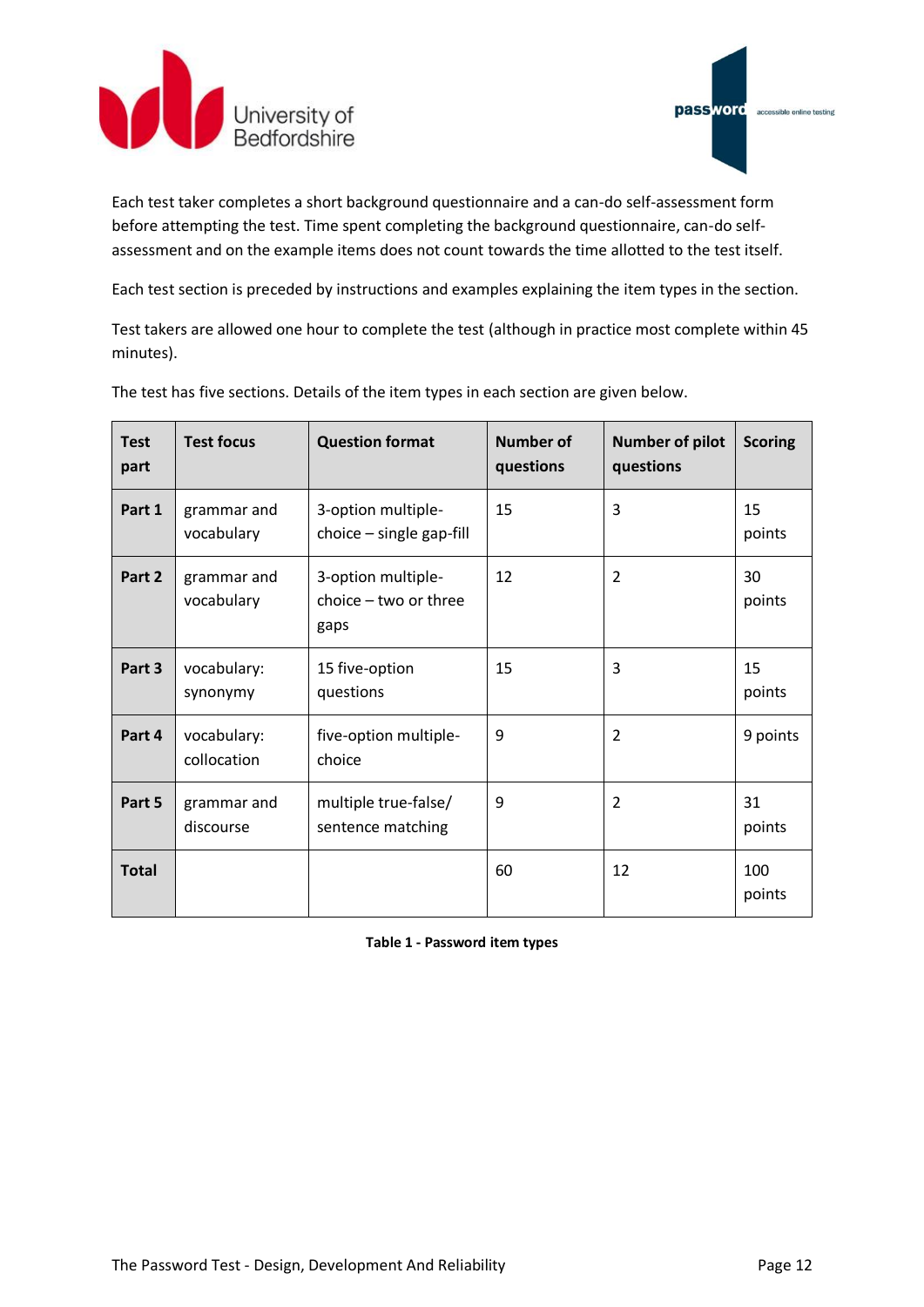



### <span id="page-13-0"></span>**Sample Questions**

| Part 1                                       | <b>Getting to College</b>                                                                                                                                                                                       |  |  |
|----------------------------------------------|-----------------------------------------------------------------------------------------------------------------------------------------------------------------------------------------------------------------|--|--|
|                                              | My teachers helped me so much with applying for colleges. I                                                                                                                                                     |  |  |
|                                              | have made it through the process without their help!                                                                                                                                                            |  |  |
|                                              |                                                                                                                                                                                                                 |  |  |
| <b>Part 2 (i)</b>                            | <b>Glasses</b>                                                                                                                                                                                                  |  |  |
|                                              | for when I came in?<br><b>Student A: What</b>                                                                                                                                                                   |  |  |
|                                              | <b>Student B: My glasses,</b>                                                                                                                                                                                   |  |  |
|                                              |                                                                                                                                                                                                                 |  |  |
| Part 2 (ii)<br><b>Foot and Mouth Disease</b> |                                                                                                                                                                                                                 |  |  |
|                                              | A cat, or a bird that uses infected straw to make a nest, can                                                                                                                                                   |  |  |
|                                              | foot-and-mouth disease. Infectious particles can                                                                                                                                                                |  |  |
|                                              | even<br>accepting<br>be carried by the wind or on our clothes,<br>the                                                                                                                                           |  |  |
|                                              | disease to move easily from farm to farm.                                                                                                                                                                       |  |  |
|                                              |                                                                                                                                                                                                                 |  |  |
| Part 3                                       | "Newton's laws are adequate for explaining how apples fall from trees."<br>Which word is most like adequate?<br>$\circ$ sufficient<br>projected<br>$\circ$<br>o corresponding<br>$\circ$ equated<br>o dependent |  |  |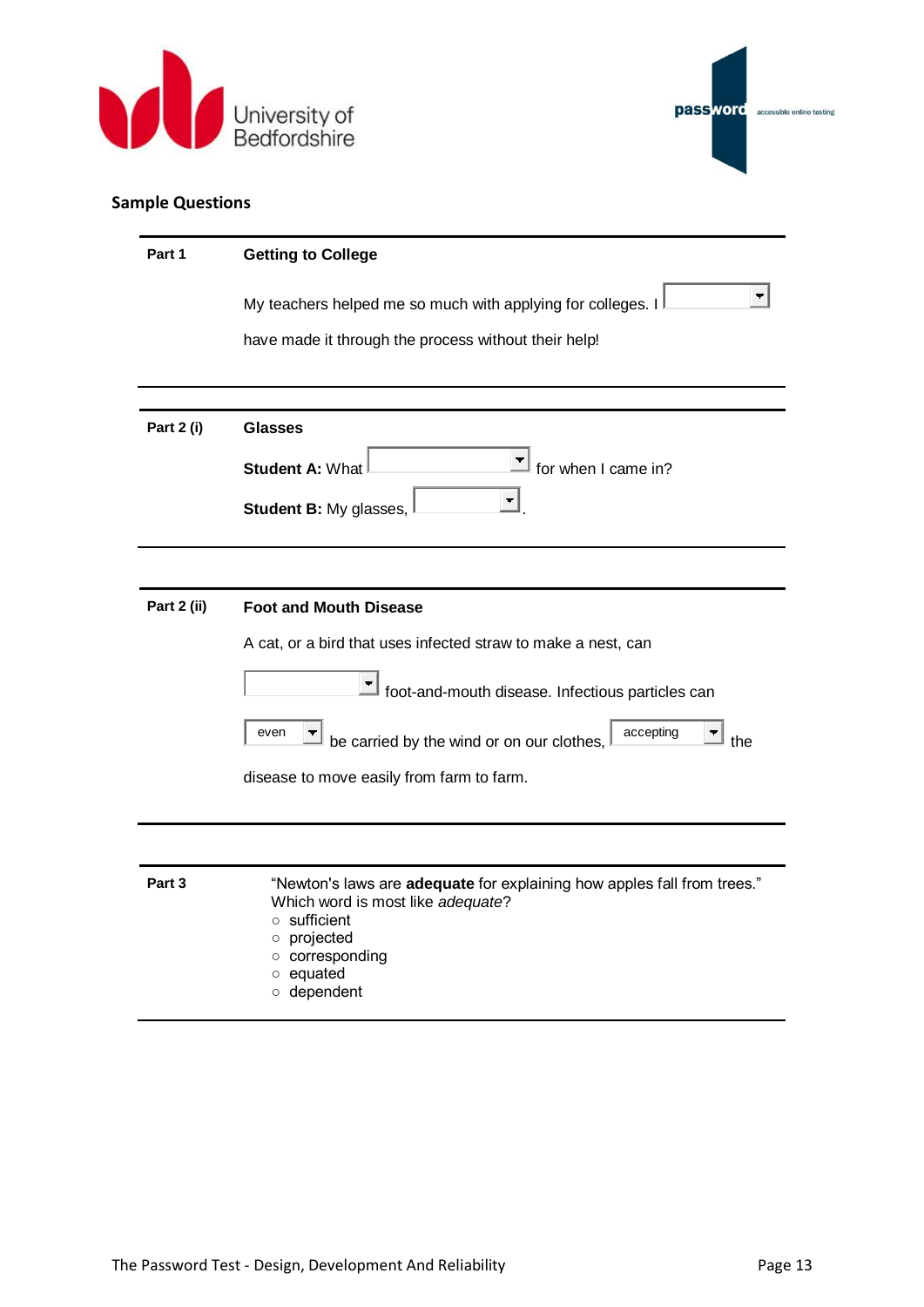



**Part 4** "That pile of bricks is **enormous**."

Which word is most often used with *enormous*?

- enormous quality
- enormous amount
- enormous mode
- enormous trace
- enormous code

#### **Part 5 (i) Painting a House**

**My friends are getting painted their house next week** so they are going to stay in a hotel.

- right
- wrong
- **My friends are having their house painted next week** so they are going to stay in a hotel.
	- right
	- wrong
- **Next week my friends' house is being painted** so they are going to stay in a hotel.
	- right
	- wrong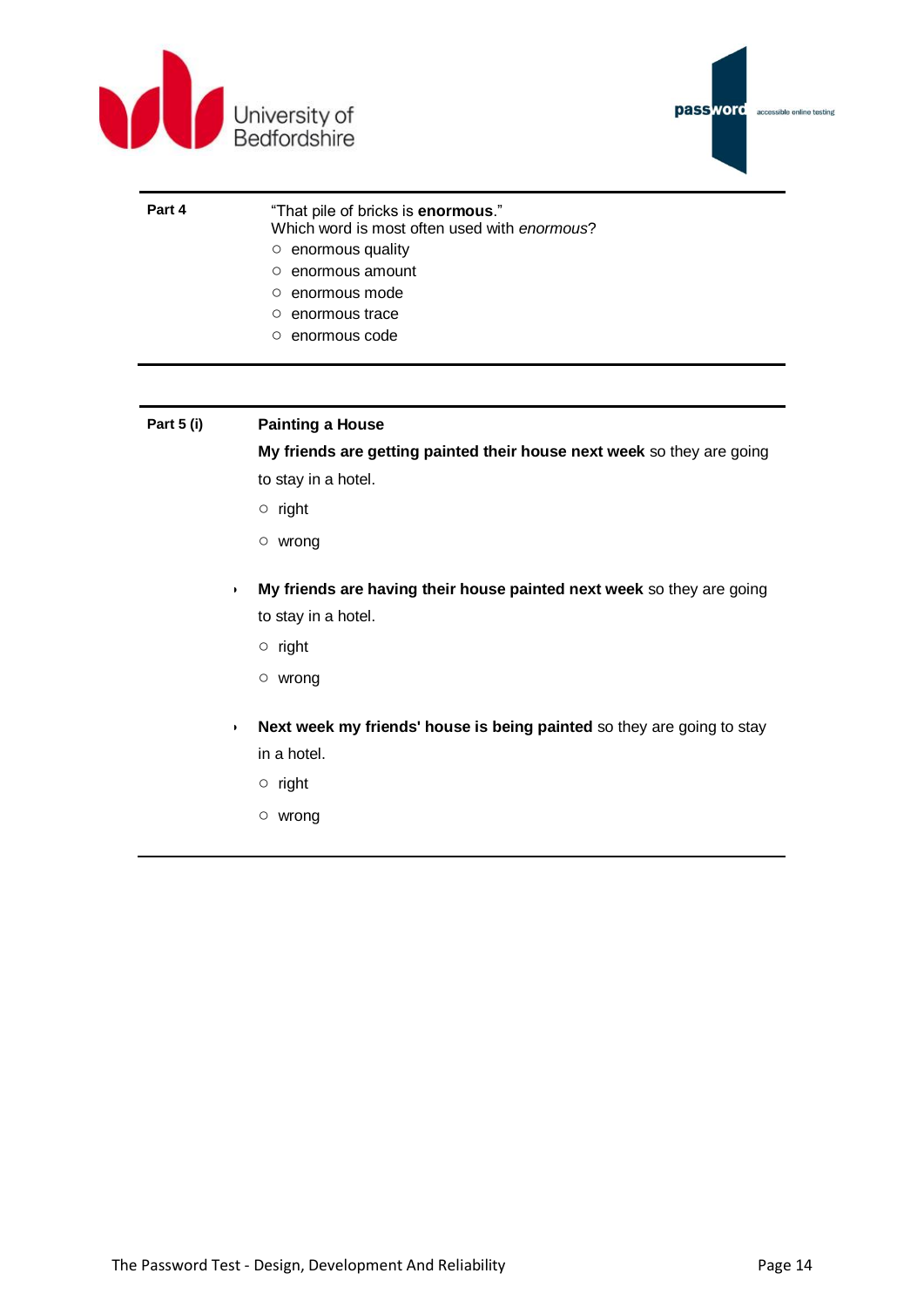



| Part 5 (ii) | <b>The Time</b> |                                                                                |
|-------------|-----------------|--------------------------------------------------------------------------------|
|             |                 | <b>Student A: Why are you so late?</b>                                         |
|             |                 | <b>Student B:</b> There was no clock in the room so I didn't know what time it |
|             |                 | was.                                                                           |
|             |                 | $\circ$ right                                                                  |
|             |                 | $\circ$ wrong                                                                  |
|             |                 | <b>Student A: Why are you so late?</b>                                         |
|             |                 | Student B: There was no clock in the room so I didn't know what the time       |
|             |                 | was.                                                                           |
|             |                 | $\circ$ right                                                                  |
|             |                 | $\circ$ wrong                                                                  |
|             |                 | <b>Student A: Why are you so late?</b>                                         |
|             |                 | <b>Student B:</b> There was no clock in the room so I didn't know it was what  |
|             |                 | time.                                                                          |
|             |                 | $\circ$ right                                                                  |
|             |                 | $\circ$ wrong                                                                  |
|             |                 | Student A: Why are you so late?                                                |
|             |                 | Student B: There was no clock in the room so I didn't know was what the        |
|             |                 | time.                                                                          |
|             |                 | $\circ$ right                                                                  |
|             |                 | $\circ$ wrong                                                                  |
|             |                 |                                                                                |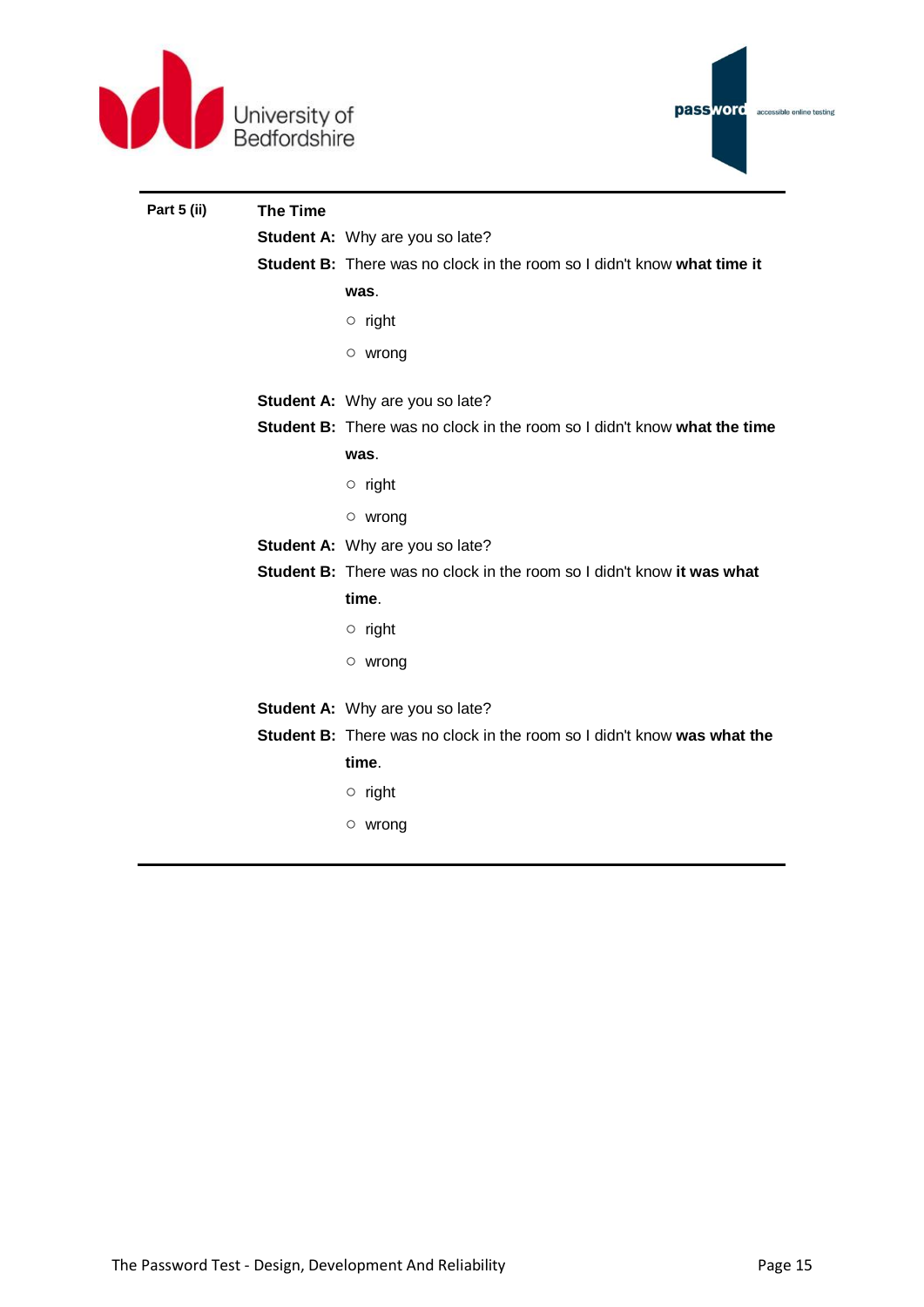



### <span id="page-16-0"></span>**Scoring And Score Interpretation**

| Password score | <b>Password band</b> | <b>Common European Framework (CEFR)</b> |
|----------------|----------------------|-----------------------------------------|
| $76 - 100$     | 6.5 and above        | C1 and above                            |
| $69 - 75$      | 6.0                  | <b>B2</b>                               |
| $63 - 68$      | 5.5                  |                                         |
| $57 - 62$      | 5.0                  |                                         |
| $51 - 56$      | 4.5                  | <b>B1</b>                               |
| $45 - 50$      | 4.0                  |                                         |
| $40 - 44$      | 3.5                  |                                         |
| $35 - 39$      | 3.0                  | A2                                      |
| $0 - 34$       | Pre-Password         | A1 and below                            |

| Table 2 - Password score interpretation |  |  |
|-----------------------------------------|--|--|
|-----------------------------------------|--|--|

Table 1 shows how Password scores are reported both as a percentage and as a band score. Password scores are broadly predictive of outcomes on tests linked to the Common European Framework of Reference (CEFR) (Council of Europe, 2001) and of IELTS scores so that a score of Password 5.5, for example, would suggest that a learner would be ready to attempt a B2 level test or attend a B2 level language course. Evidence of these relationships can be found in documents on the website www.englishlanguagetesting.co.uk.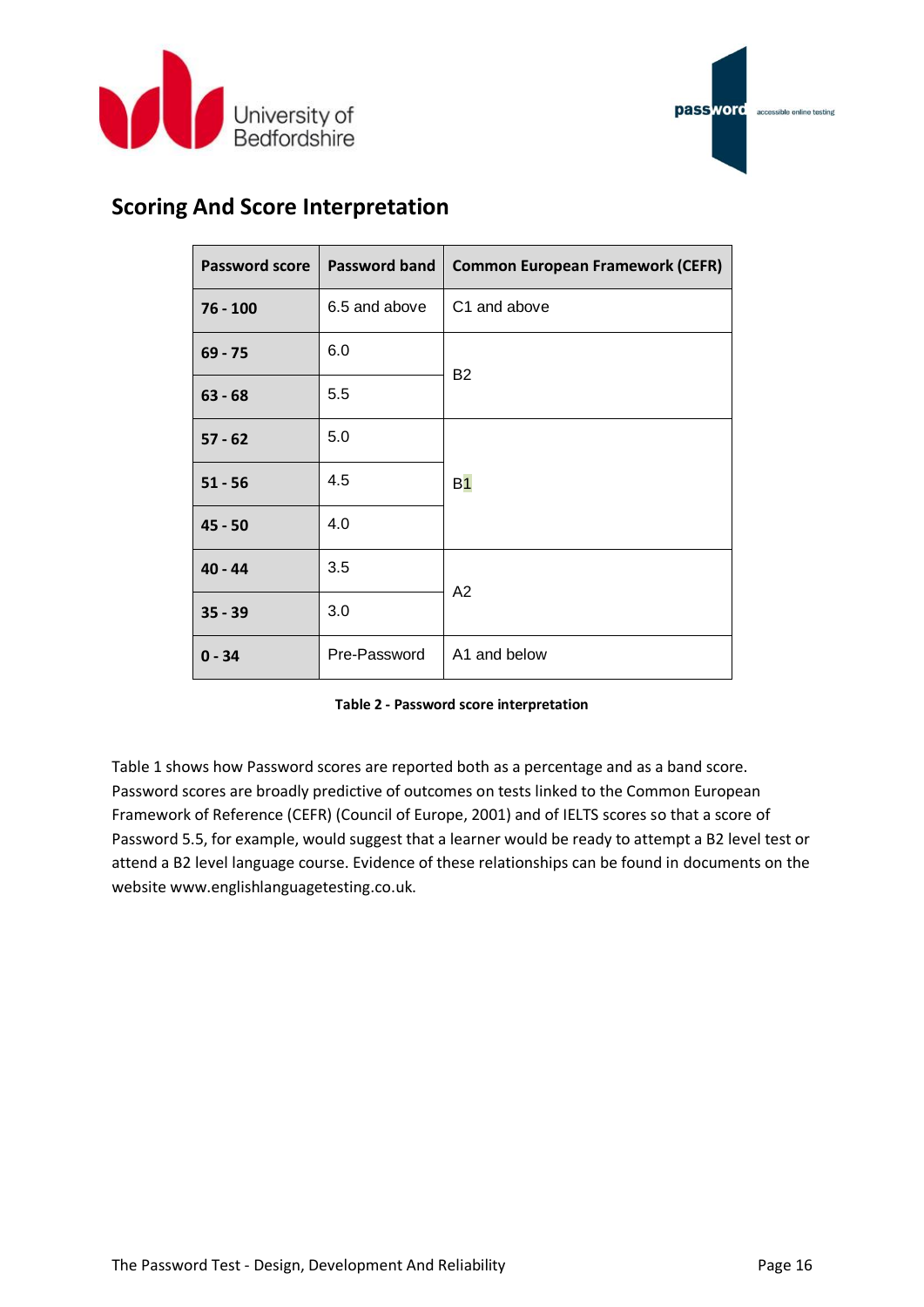



## <span id="page-17-0"></span>**Test Data And Analysis**



**Figure 2 - Test takers by first language 2010-2011**



**Figure 3 - Test takers by age 2010-2011**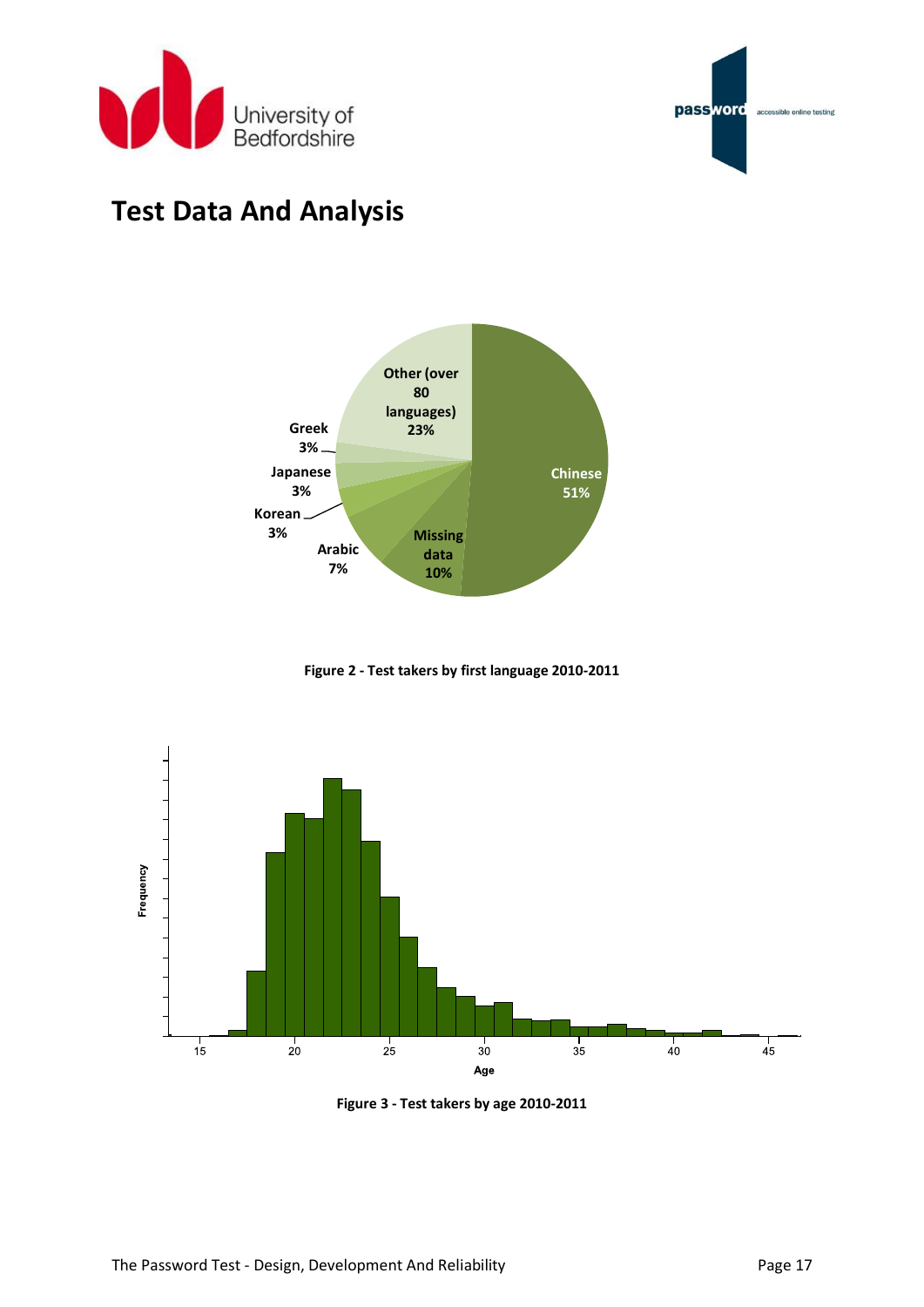







### <span id="page-18-0"></span>**Descriptive Statistics**

#### <span id="page-18-1"></span>**Overall**

| Mean                      | 59.870 |
|---------------------------|--------|
| <b>Standard deviation</b> | 16.196 |
| Alpha                     | 0.916  |
| <b>SEM</b>                | 1.361  |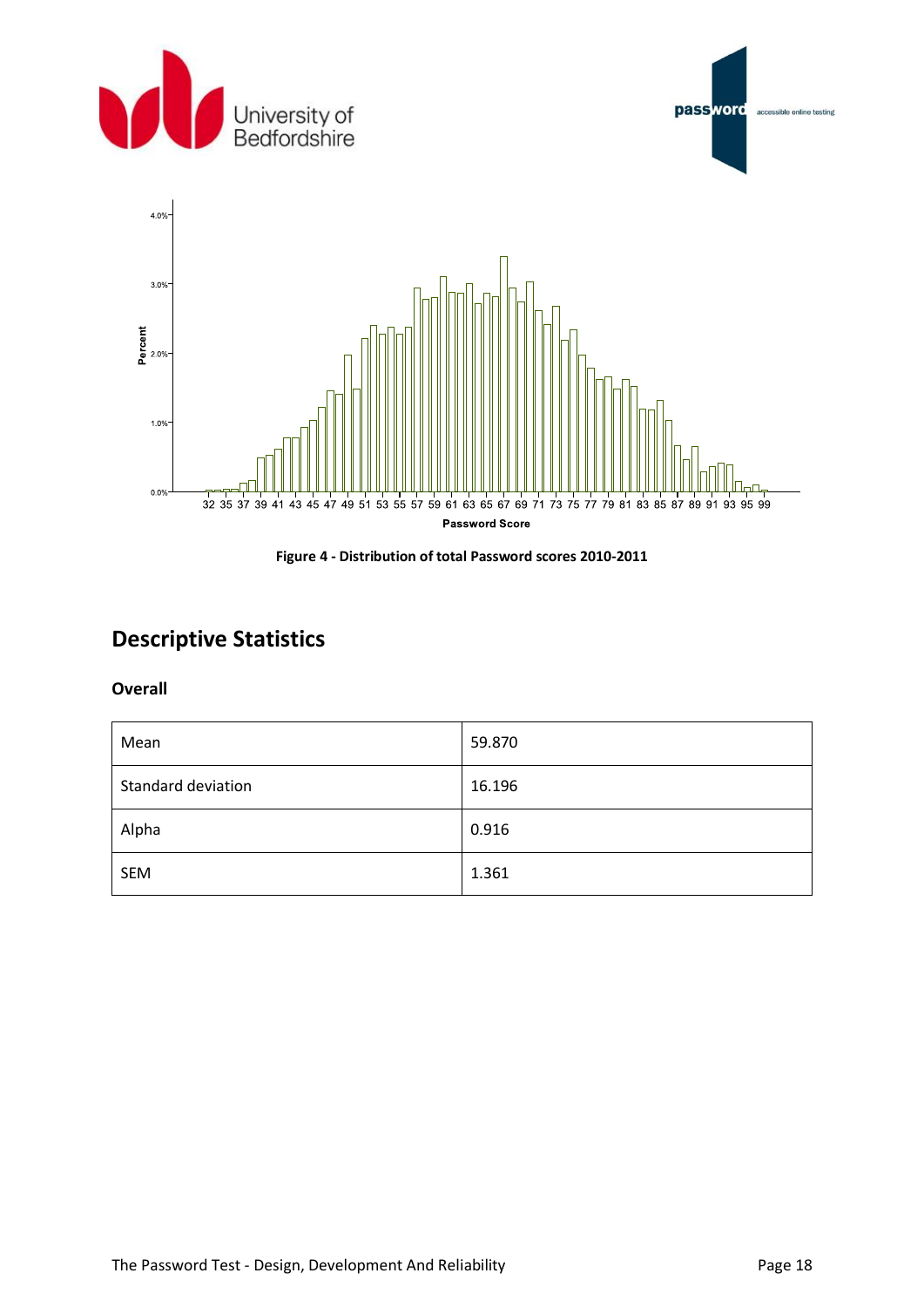



#### <span id="page-19-0"></span>**By language**

| Language | <b>Mean</b> | <b>Standard deviation</b> |
|----------|-------------|---------------------------|
| Arabic   | 55.65       | 13.45                     |
| Chinese  | 57.55       | 11.97                     |
| Greek    | 68.61       | 12.55                     |
| Japanese | 65.95       | 12.56                     |
| Korean   | 60.83       | 12.30                     |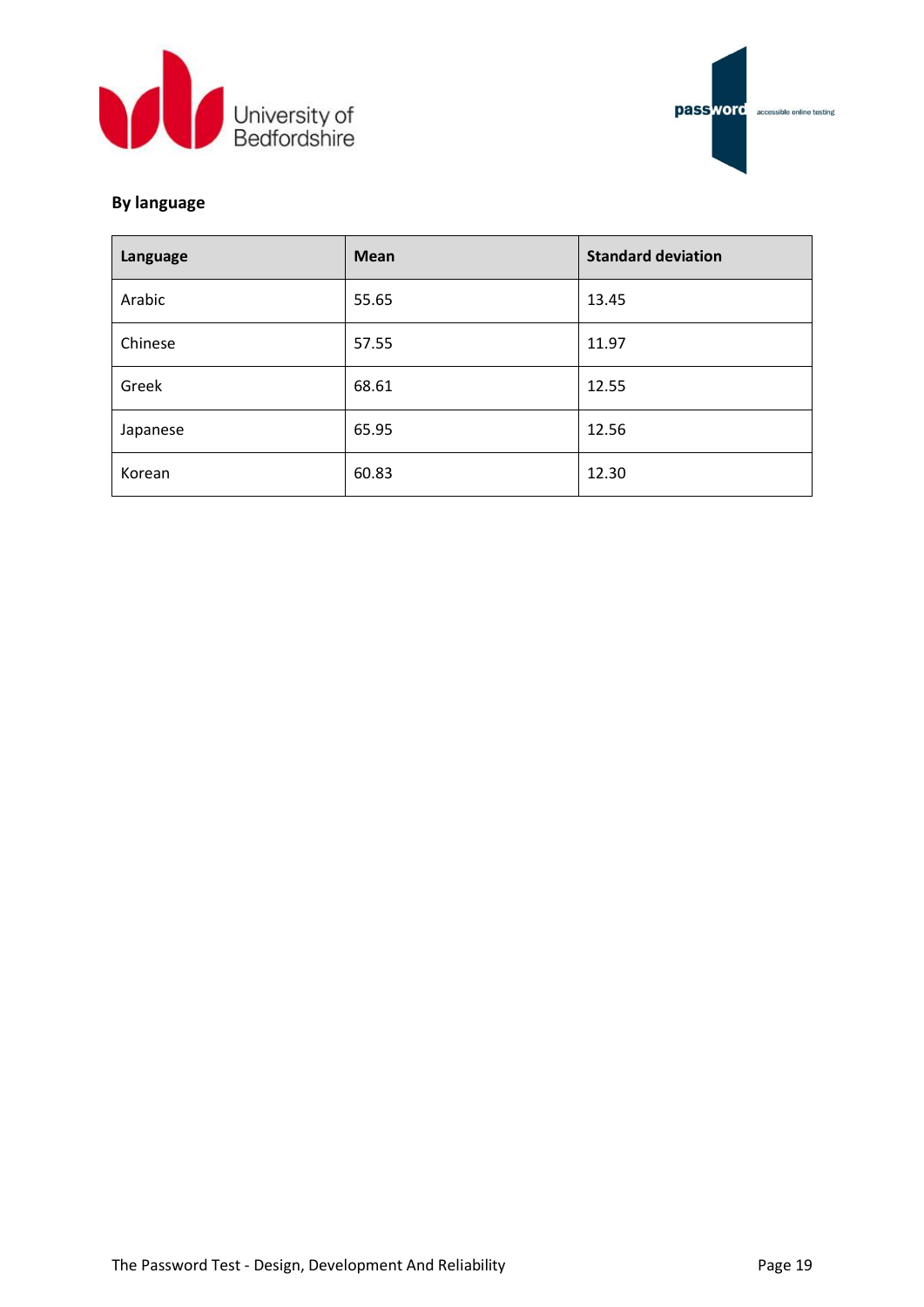



#### <span id="page-20-0"></span>**Percentile ranks**

| Percentile | <b>Password score</b> |
|------------|-----------------------|
| 99         | 90                    |
| 95         | 83                    |
| 90         | 79                    |
| 85         | 76                    |
| 80         | 73                    |
| 75         | 71                    |
| 72         | 69                    |
| 69         | 68                    |
| 66         | 67                    |
| 64         | 66                    |
| 61         | 65                    |
| 58         | 64                    |
| 55         | 63                    |
| 53         | 62                    |
| 50         | 61                    |
| 48         | 60                    |
| 45         | 59                    |
| 43         | 58                    |
| 40         | 57                    |
| 37         | 56                    |

| Percentile | <b>Password score</b> |
|------------|-----------------------|
| 34         | 55                    |
| 31         | 54                    |
| 29         | 53                    |
| 27         | 52                    |
| 24         | 51                    |
| 22         | 50                    |
| 20         | 49                    |
| 18         | 48                    |
| 16         | 47                    |
| 14         | 46                    |
| 13         | 45                    |
| 12         | 44                    |
| 11         | 43                    |
| 10         | 42                    |
| 9          | 41                    |
| 8          | 40                    |
| 7          | 39                    |
| 6          | 37                    |
| 5          | 34                    |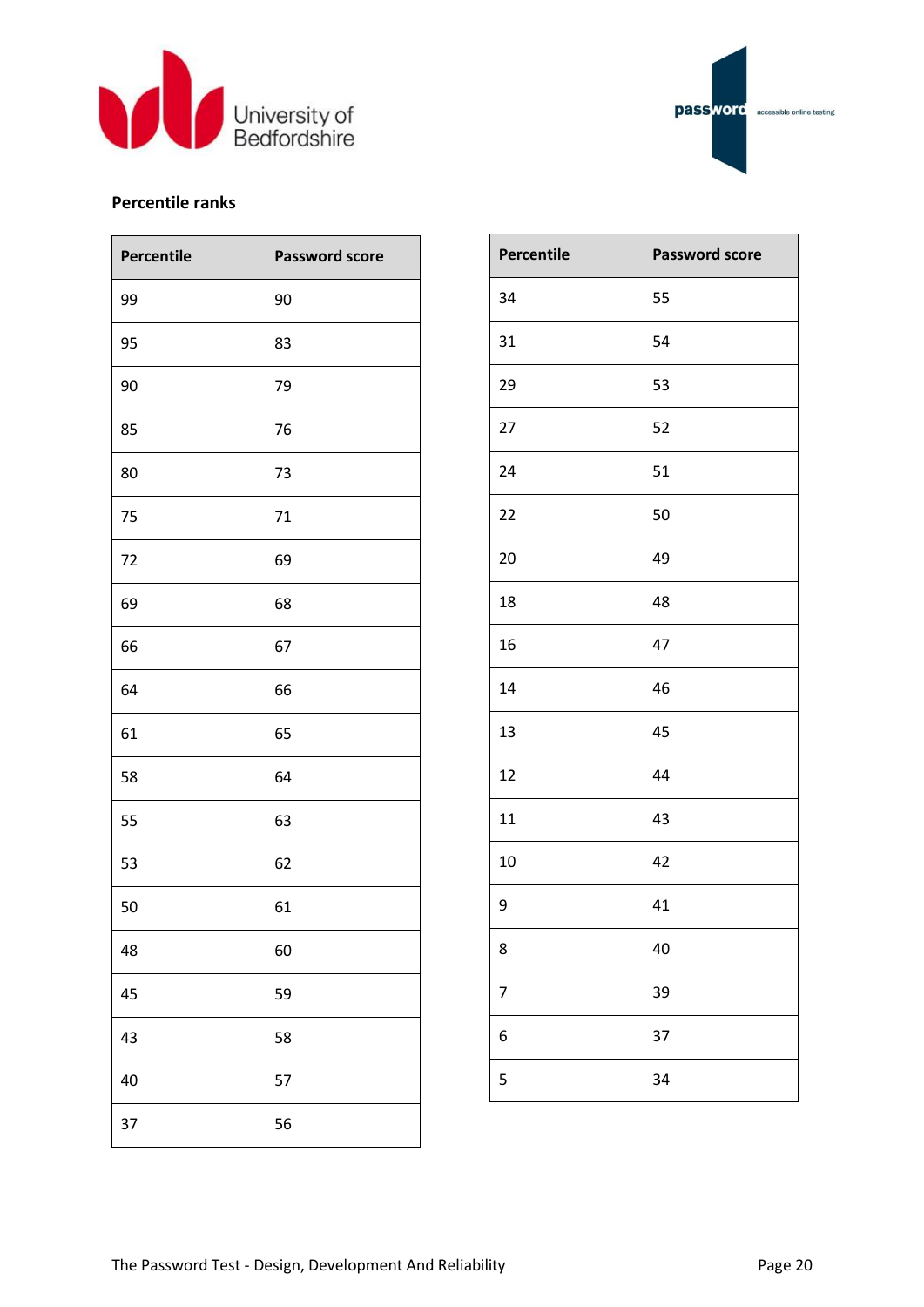



## <span id="page-21-0"></span>**Reliability**

Reliability is an important issue to consider in interpreting and using test scores. The more reliable the scores are, the more confidence we can have that the scores measure test takers' abilities in a consistent manner.

Based on data from a representative sample of over 5,000 Password tests administered in the period 2010-2011, a statistical estimate of the reliability of Password (Cronbach's coefficient alpha) is 0.916. A widely accepted rule of thumb for interpreting Cronbach's coefficient alpha is that greater than 0.9 is excellent; 0.8 is good and 0.7 is acceptable (George & Mallery 2003).

This gives a standard error of measurement (SEM) of 1.361. The SEM is an indication of the precision of test scores and signifies how close a test taker's observed test score might be to their true ability on the test.

In the case of Password the SEM of 1.36 means that we can be 95% confident the test taker's true score is within 2.66 points (+/- 1.96 SEMs) of their observed Password score. This means that when tests taker's actual points score is in the middle of a Password grade e.g. 60 points in the 57 to 62 point - inclusive - Password 5.0 grade band we can be 95% confident that the test taker's Password result is correct. As the test taker's actual score moves closer to either the upper or lower Password grade points boundaries there is an increased probability that their true score is Password 0.5 higher or lower than that reported. Users can be over 99.999% confident that a test taker's true Password score is not more than 0.5 higher or lower than that reported.

The evidence is that Password test results exhibit excellent reliability.